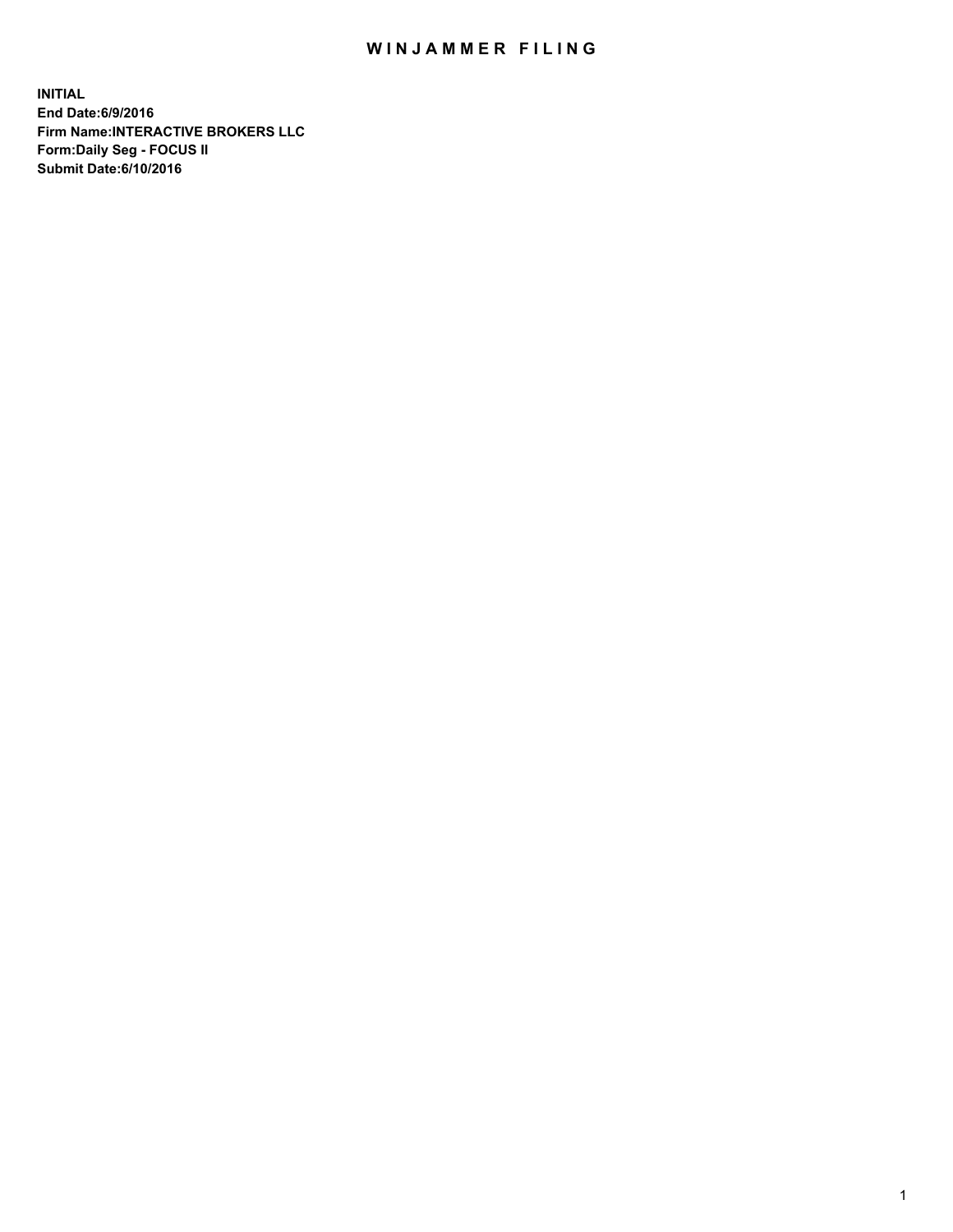## **INITIAL End Date:6/9/2016 Firm Name:INTERACTIVE BROKERS LLC Form:Daily Seg - FOCUS II Submit Date:6/10/2016 Daily Segregation - Cover Page**

| Name of Company<br><b>Contact Name</b><br><b>Contact Phone Number</b><br><b>Contact Email Address</b>                                                                                                                                                                                                                          | <b>INTERACTIVE BROKERS LLC</b><br><b>James Menicucci</b><br>203-618-8085<br>jmenicucci@interactivebrokers.c<br>om |
|--------------------------------------------------------------------------------------------------------------------------------------------------------------------------------------------------------------------------------------------------------------------------------------------------------------------------------|-------------------------------------------------------------------------------------------------------------------|
| FCM's Customer Segregated Funds Residual Interest Target (choose one):<br>a. Minimum dollar amount: ; or<br>b. Minimum percentage of customer segregated funds required:% ; or<br>c. Dollar amount range between: and; or<br>d. Percentage range of customer segregated funds required between: % and %.                       | $\overline{\mathbf{0}}$<br>0<br>155,000,000 245,000,000<br>00                                                     |
| FCM's Customer Secured Amount Funds Residual Interest Target (choose one):<br>a. Minimum dollar amount: ; or<br>b. Minimum percentage of customer secured funds required:%; or<br>c. Dollar amount range between: and; or<br>d. Percentage range of customer secured funds required between: % and %.                          | $\overline{\mathbf{0}}$<br>0<br>80,000,000 120,000,000<br>00                                                      |
| FCM's Cleared Swaps Customer Collateral Residual Interest Target (choose one):<br>a. Minimum dollar amount: ; or<br>b. Minimum percentage of cleared swaps customer collateral required:% ; or<br>c. Dollar amount range between: and; or<br>d. Percentage range of cleared swaps customer collateral required between:% and%. | $\overline{\mathbf{0}}$<br>$\overline{\mathbf{0}}$<br>00<br>0 <sub>0</sub>                                        |

Attach supporting documents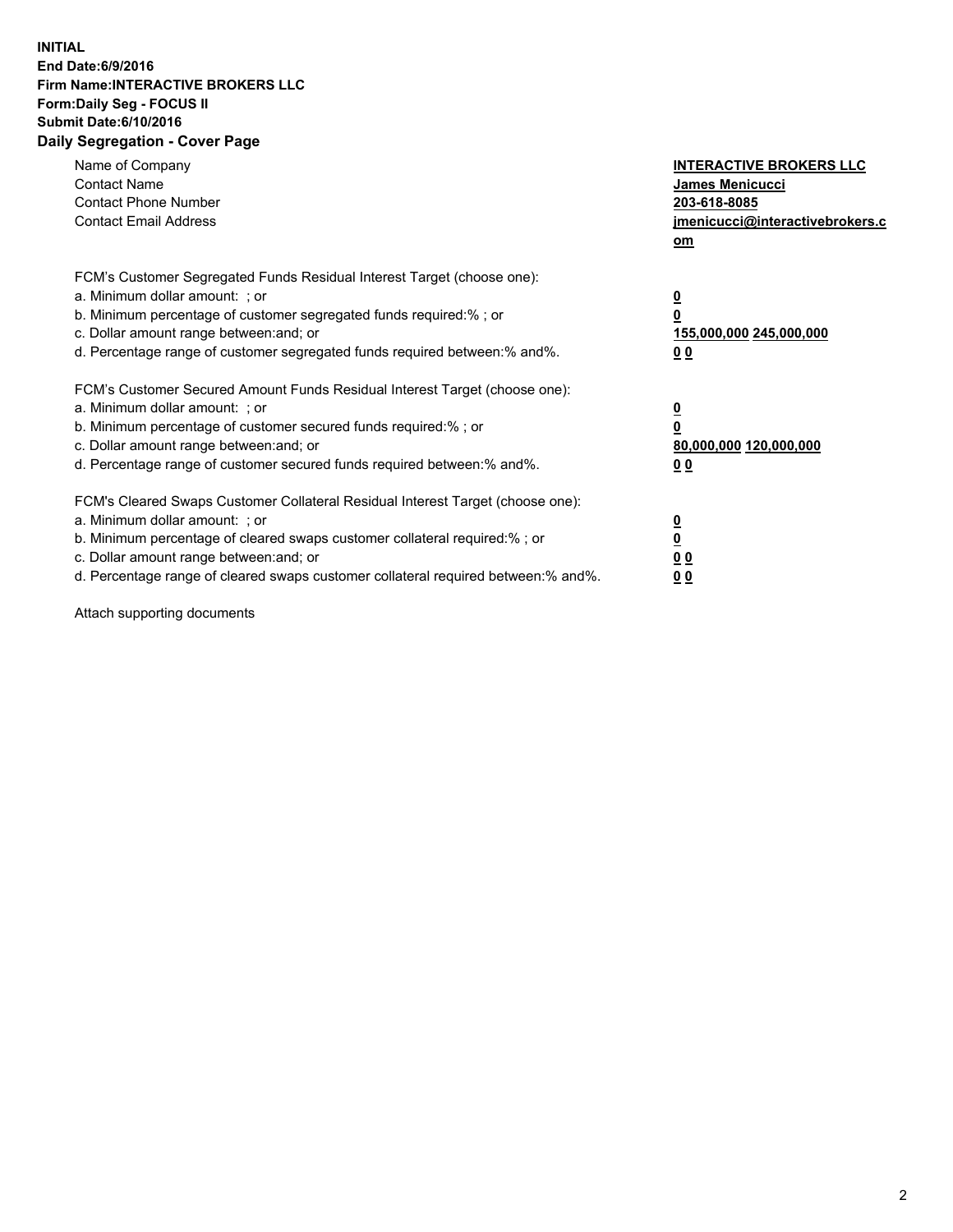## **INITIAL End Date:6/9/2016 Firm Name:INTERACTIVE BROKERS LLC Form:Daily Seg - FOCUS II Submit Date:6/10/2016 Daily Segregation - Secured Amounts**

|     | Foreign Futures and Foreign Options Secured Amounts                                         |                                  |
|-----|---------------------------------------------------------------------------------------------|----------------------------------|
|     | Amount required to be set aside pursuant to law, rule or regulation of a foreign            | $0$ [7305]                       |
|     | government or a rule of a self-regulatory organization authorized thereunder                |                                  |
| 1.  | Net ledger balance - Foreign Futures and Foreign Option Trading - All Customers             |                                  |
|     | A. Cash                                                                                     | 299,205,456 [7315]               |
|     | B. Securities (at market)                                                                   | $0$ [7317]                       |
| 2.  | Net unrealized profit (loss) in open futures contracts traded on a foreign board of trade   | 8,888,047 [7325]                 |
| 3.  | Exchange traded options                                                                     |                                  |
|     | a. Market value of open option contracts purchased on a foreign board of trade              | 61,536 [7335]                    |
|     | b. Market value of open contracts granted (sold) on a foreign board of trade                | -58,594 [7337]                   |
| 4.  | Net equity (deficit) (add lines 1.2. and 3.)                                                | 308,096,445 [7345]               |
| 5.  | Account liquidating to a deficit and account with a debit balances - gross amount           | 62,970 [7351]                    |
|     | Less: amount offset by customer owned securities                                            | 0 [7352] 62,970 [7354]           |
| 6.  | Amount required to be set aside as the secured amount - Net Liquidating Equity              | 308,159,415 [7355]               |
|     | Method (add lines 4 and 5)                                                                  |                                  |
| 7.  |                                                                                             |                                  |
|     | Greater of amount required to be set aside pursuant to foreign jurisdiction (above) or line | 308,159,415 [7360]               |
|     | 6.                                                                                          |                                  |
|     | FUNDS DEPOSITED IN SEPARATE REGULATION 30.7 ACCOUNTS                                        |                                  |
| 1.  | Cash in banks                                                                               |                                  |
|     | A. Banks located in the United States                                                       | 7,700,000 [7500]                 |
|     | B. Other banks qualified under Regulation 30.7                                              | 0 [7520] 7,700,000 [7530]        |
| 2.  | Securities                                                                                  |                                  |
|     | A. In safekeeping with banks located in the United States                                   | 358,149,540 [7540]               |
|     | B. In safekeeping with other banks qualified under Regulation 30.7                          | 0 [7560] 358,149,540 [7570]      |
| 3.  | Equities with registered futures commission merchants                                       |                                  |
|     | A. Cash                                                                                     | $0$ [7580]                       |
|     | <b>B.</b> Securities                                                                        | $0$ [7590]                       |
|     | C. Unrealized gain (loss) on open futures contracts                                         | $0$ [7600]                       |
|     | D. Value of long option contracts                                                           | $0$ [7610]                       |
|     | E. Value of short option contracts                                                          | 0 [7615] 0 [7620]                |
| 4.  | Amounts held by clearing organizations of foreign boards of trade                           |                                  |
|     | A. Cash                                                                                     | $0$ [7640]                       |
|     | <b>B.</b> Securities                                                                        | $0$ [7650]                       |
|     | C. Amount due to (from) clearing organization - daily variation                             | $0$ [7660]                       |
|     | D. Value of long option contracts                                                           | $0$ [7670]                       |
|     | E. Value of short option contracts                                                          | 0 [7675] 0 [7680]                |
| 5.  | Amounts held by members of foreign boards of trade                                          |                                  |
|     | A. Cash                                                                                     | 61,574,209 [7700]                |
|     | <b>B.</b> Securities                                                                        | $0$ [7710]                       |
|     | C. Unrealized gain (loss) on open futures contracts                                         | 1,724,404 [7720]                 |
|     | D. Value of long option contracts                                                           | 61,536 [7730]                    |
|     | E. Value of short option contracts                                                          | -58,594 [7735] 63,301,555 [7740] |
| 6.  | Amounts with other depositories designated by a foreign board of trade                      | $0$ [7760]                       |
| 7.  | Segregated funds on hand                                                                    | $0$ [7765]                       |
| 8.  | Total funds in separate section 30.7 accounts                                               | 429,151,095 [7770]               |
| 9.  | Excess (deficiency) Set Aside for Secured Amount (subtract line 7 Secured Statement         | 120,991,680 [7380]               |
|     | Page 1 from Line 8)                                                                         |                                  |
| 10. | Management Target Amount for Excess funds in separate section 30.7 accounts                 | 80,000,000 [7780]                |
| 11. | Excess (deficiency) funds in separate 30.7 accounts over (under) Management Target          | 40,991,680 [7785]                |
|     |                                                                                             |                                  |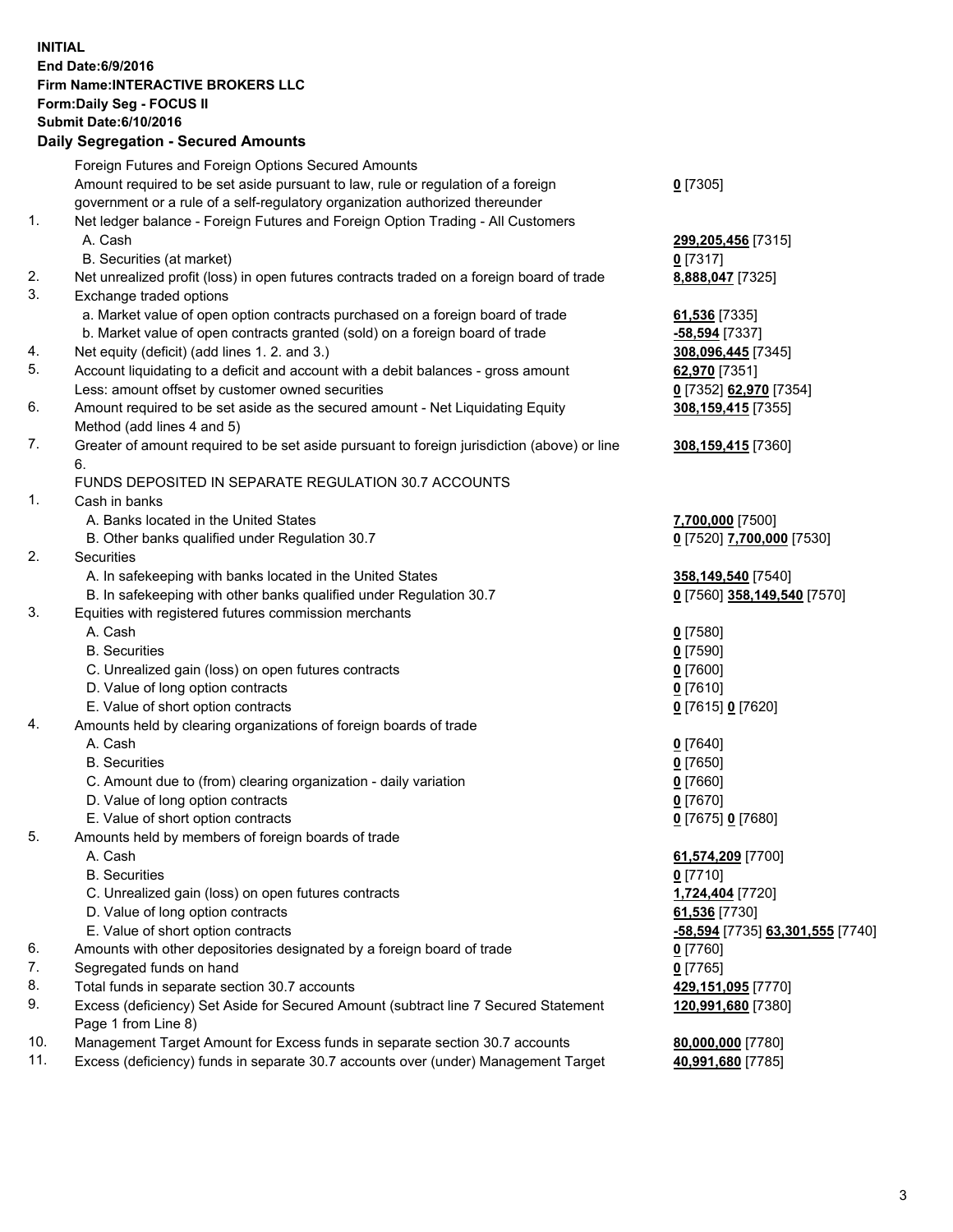**INITIAL End Date:6/9/2016 Firm Name:INTERACTIVE BROKERS LLC Form:Daily Seg - FOCUS II Submit Date:6/10/2016 Daily Segregation - Segregation Statement** SEGREGATION REQUIREMENTS(Section 4d(2) of the CEAct) 1. Net ledger balance A. Cash **2,832,331,213** [7010] B. Securities (at market) **0** [7020] 2. Net unrealized profit (loss) in open futures contracts traded on a contract market **-21,770,962** [7030] 3. Exchange traded options A. Add market value of open option contracts purchased on a contract market **165,734,672** [7032] B. Deduct market value of open option contracts granted (sold) on a contract market **-248,765,107** [7033] 4. Net equity (deficit) (add lines 1, 2 and 3) **2,727,529,816** [7040] 5. Accounts liquidating to a deficit and accounts with debit balances - gross amount **89,228** [7045] Less: amount offset by customer securities **0** [7047] **89,228** [7050] 6. Amount required to be segregated (add lines 4 and 5) **2,727,619,044** [7060] FUNDS IN SEGREGATED ACCOUNTS 7. Deposited in segregated funds bank accounts A. Cash **256,898,097** [7070] B. Securities representing investments of customers' funds (at market) **1,626,435,582** [7080] C. Securities held for particular customers or option customers in lieu of cash (at market) **0** [7090] 8. Margins on deposit with derivatives clearing organizations of contract markets A. Cash **74,284,546** [7100] B. Securities representing investments of customers' funds (at market) **1,083,546,610** [7110] C. Securities held for particular customers or option customers in lieu of cash (at market) **0** [7120] 9. Net settlement from (to) derivatives clearing organizations of contract markets **-10,757,822** [7130] 10. Exchange traded options A. Value of open long option contracts **165,730,862** [7132] B. Value of open short option contracts **-248,761,325** [7133] 11. Net equities with other FCMs A. Net liquidating equity **0** [7140] B. Securities representing investments of customers' funds (at market) **0** [7160] C. Securities held for particular customers or option customers in lieu of cash (at market) **0** [7170] 12. Segregated funds on hand **0** [7150] 13. Total amount in segregation (add lines 7 through 12) **2,947,376,550** [7180] 14. Excess (deficiency) funds in segregation (subtract line 6 from line 13) **219,757,506** [7190] 15. Management Target Amount for Excess funds in segregation **155,000,000** [7194] **64,757,506** [7198]

16. Excess (deficiency) funds in segregation over (under) Management Target Amount Excess